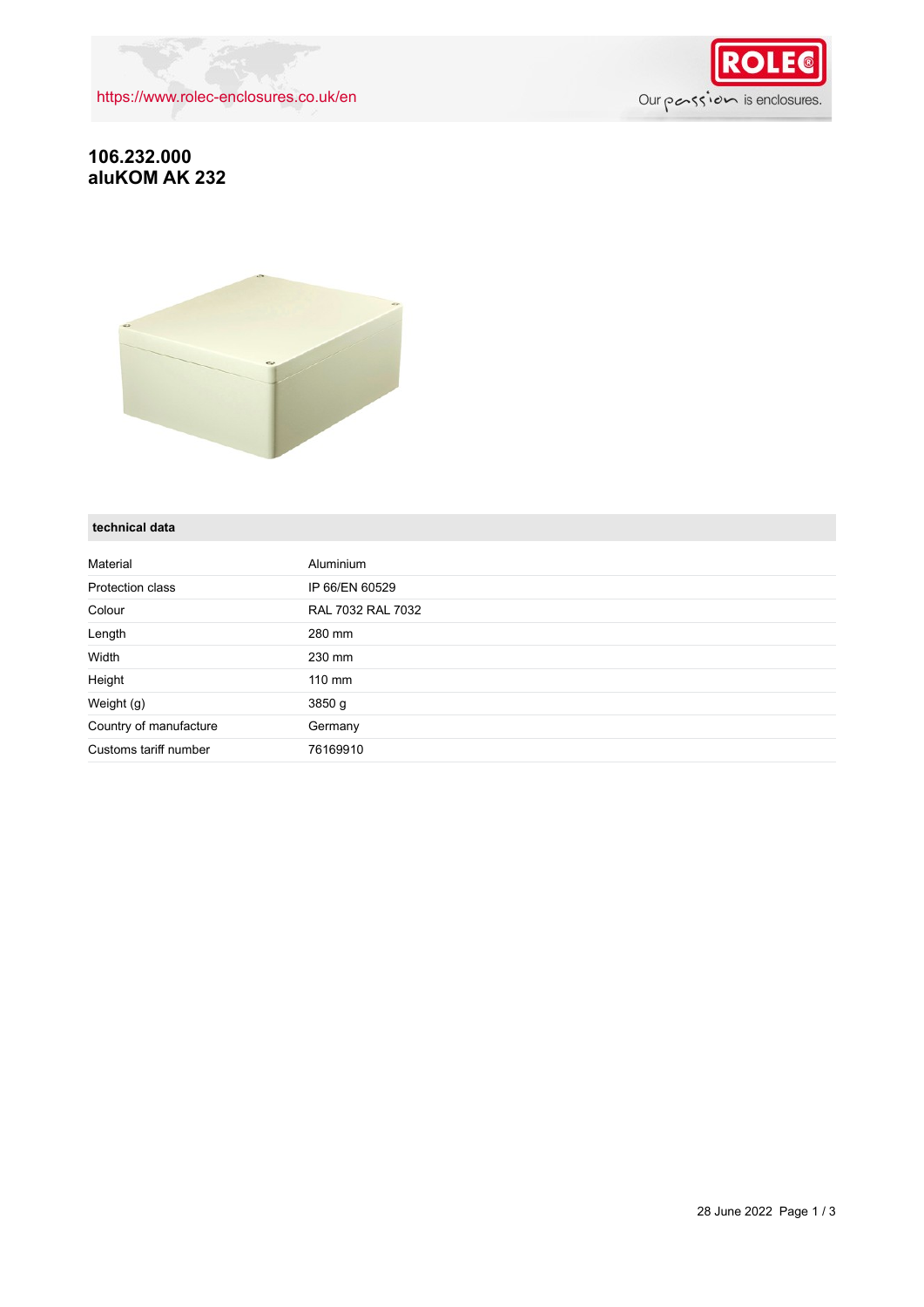

### **aluKOM**

CLASSIC, INDUSTRY STANDARD DIECAST ALUMINIUM ENCLOSURES FOR INDUSTRIAL EQUIPMENT

#### **IP 66**

aluKOM is a watertight IP66 enclosure made from diecast aluminium which has gone on to become the global standard since its introduction. Originally developed as a terminal enclosure, it is ideal for mounting all types of electronic and electrical components.

The large range of sizes is suitable for many different applications. aluKOM is also available with an EMC gasket. Threaded screw bosses are provided in the base for fitting circuit boards, terminal rails, mounting plates etc. Compatible cable glands and accessories are also available.

We can supply aluKOM enclosures fully customised to your requirements.

Enclosure sizes 24

Additional info Compatible with available standard products

Wide variety of accessories

Optional: EMC model also available

Enclosure Die-cast aluminium

EN AC 44300/EN AC-44200 (DIN EN 1706)

1° mould slope for casting ejection > internal circumference dimensions decrease by 1° towards enclosure bottom.

Fastening Separate screw channels, fastening brackets available as accessories

Internal mounting M4/M6 fastening thread in lateral bars on the enclosure base

Ingress protection IP 66 / EN 60529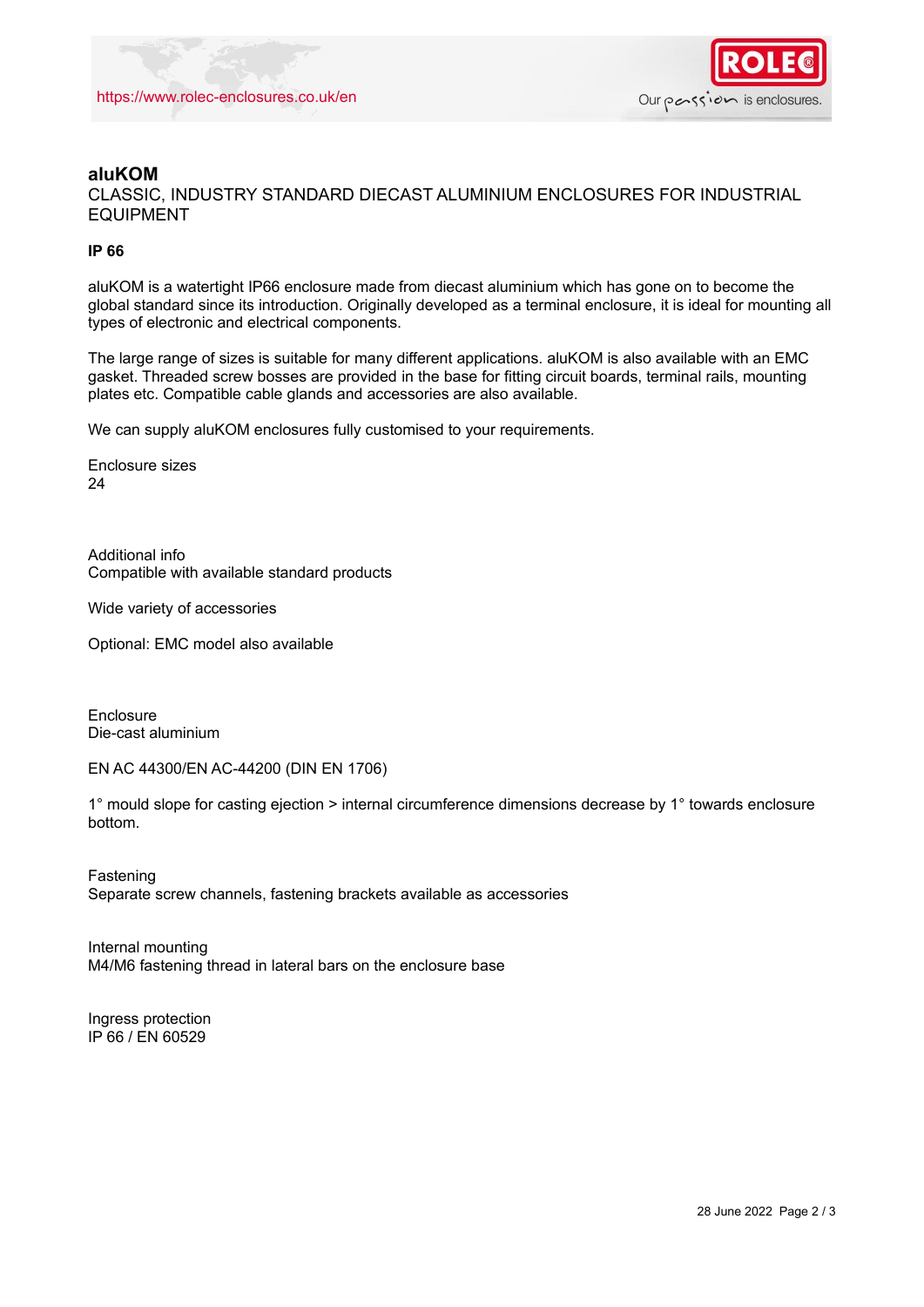#### <https://www.rolec-enclosures.co.uk/en>



Gasket Chloroprene O-ring gasket (CR)

or: TPE moulded gasket, silicone-free

Optional: Silicone gasket

Lid screws Stainless steel 1.4567, captive

Surface Powder coating, pebble grey RAL 7032

Optional: Special colours

Optional: Corrosion protection

Customising Learn more about our full customising service for installation-ready enclosures